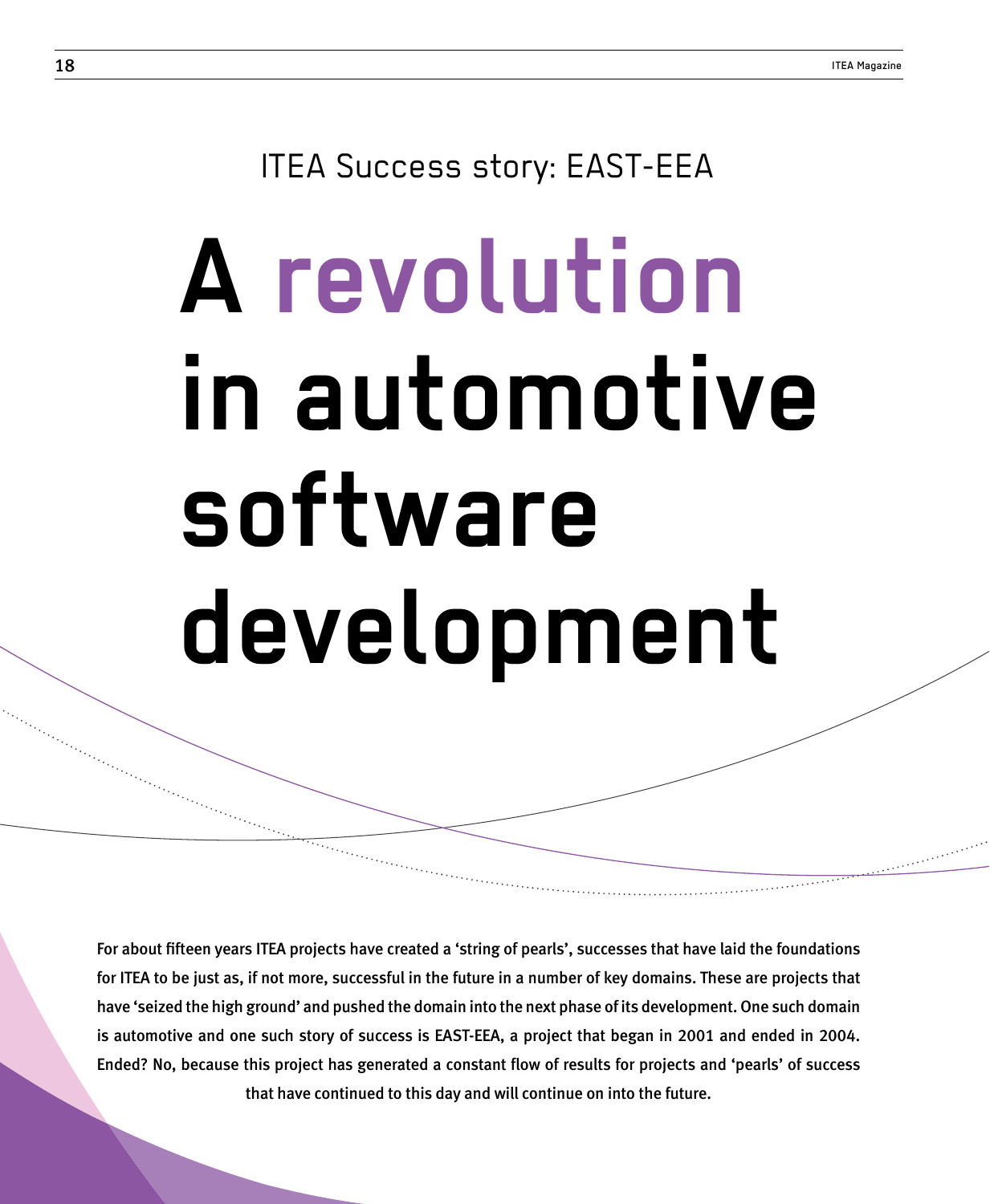A constant flow of results for projects and 'pearls' of success

### **The first 'pearl'**

To set the scene: the challenge posed at the beginning of the new millennium in the evolution of cars was the implementation of integral electronic control of in-vehicle and extra-vehicle functions in order to achieve active and predictive safety functions, enhanced comfort, improvements to the vehicle's ability to make progress on existing roadways and protection of the environment. Twenty-three partners from across the European car industry joined forces in the EAST-EEA ITEA project in order to create the standard middleware, to define a high-level language to make it accessible and to develop specialist tools including test tools and demonstrators to tackle this challenge.

EAST-EEA provided an open and layered middleware architecture with interfaces and services that support the high-quality portability of embedded software modules. The middleware, as well as the communication layer concepts, were implemented and validated in demonstrators in the different automotive areas of body electronics, powertrain, chassis, telematics and human-machine interfaces. The software development model created by EAST-EEA consisted of successive development and validation processes that acted as a foundation into which all development phases and support software requirements could be incorporated for traceability. The techniques and tools developed in the project ensured conformity between requirements, design process and the

resulting products. The work also resulted in a publicly available dedicated ADL, Architecture Description Language. In addition to the technical work, EAST-EEA provided a widely accepted technical glossary and elaborated a general framework for a future reference architecture.

## **Towards integration**

The new software architecture allowed the easier integration of new electronics in cars through plug-and-play technology, dramatically reducing development time and costs to market. Not only that but new systems, such as new electronic steering systems, would be quicker to design and to market. Furthermore, the project also guaranteed a level of quality that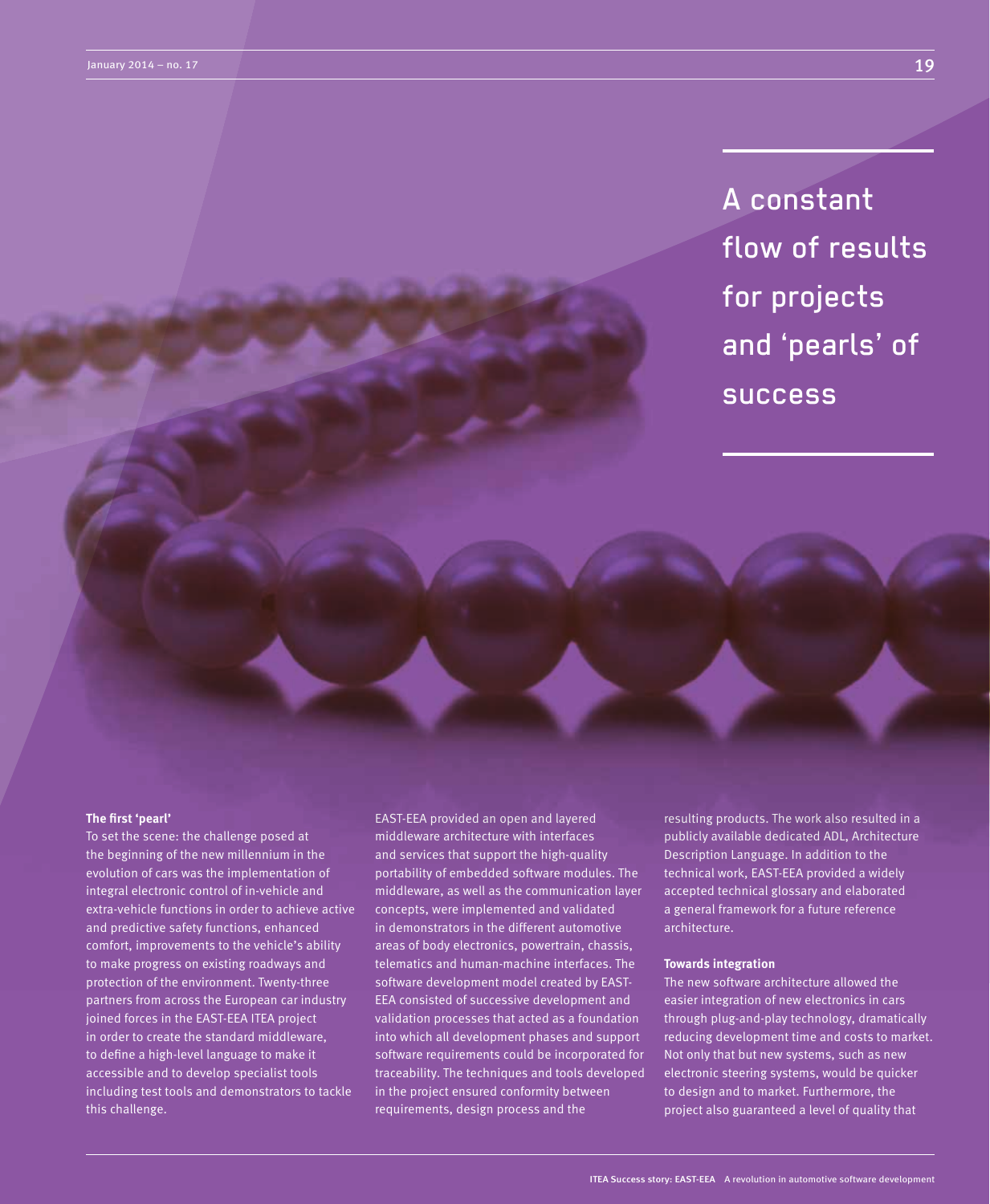With the involvement of the complete automotive supply chain, the impact of the SAFE project will be felt on several levels

is essential to the competitiveness of European cars. Immediate beneficiaries included the EU Framework 6 project EASIS and the car industry's AUTOSAR (AUTomotive Open System ARchitecture) initiative, the latter taking the Architecture Description Language (ADL) initially defined in the ITEA EAST-EEA project and subsequently refining to describe automotive electronic systems through an information model that captures engineering information in a standardised form.

Thanks to the EAST-EEA approach, vehicle manufacturers acquired an integrated framework for software and communication interfaces, tool environments and rules while suppliers benefited from standard solutions and re-use became possible, with new vehicle models able to be developed faster and product quality improved. However, with the advent of multicore, a further leap was required in automotive

software development and here, too, an ITEA project took over the baton.

# **AMALTHEA**

While AUTOSAR defined a methodology for component-based development of automotive software and a standardised software architecture for automotive electronic control units , only limited support was offered for detailed behaviour descriptions that are indispensable for developing much more complex multi-core systems of sufficiently high quality. This requires an increased exchange between tools, especially in the case of multi-core optimisation that is based on additional information like the detailed timing behaviour. With its motto 'Tune up your software development', the ITEA 2 AMALTHEA project, which began in 2011, set about adapting existing development methods and tools and creating an open-source development platform with common data models and well-defined interfaces to achieve a remarkable increase in the efficiency of software development.

Dr. Christoph Kornmesser of VW has commented that "in order to reduce the effort for exchanging data, a platform with a common data model is a key. AMALTHEA and its data model provide the ideal platform for exchanging data with our suppliers in the production process." Several companies are already using the platform to create and exchange data models of their control units while others are investigating the benefits of this option compared to other solutions. A special focus in developing the platform is open interfaces to enable the integration of a variety of tools, whether open source, commercial or corporate-owned, using Eclipse as the basis for the development environment, which provides a plug-in mechanism and thus an easy integration with other tools. As an open source tool chain platform, AMALTHEA allows efficient data exchange not only between different cooperating companies but also between different tools used by a single organisation. Equally, each user can build a customised tool chain by choosing appropriate tools that work on the common AMALTHEA data model. In this context, the multi-core capability of the common AMALTHEA data model has already been proven to be appropriate for tools simulating multi-core systems.

### **A SAFE market boost**

With the state-of-the-art a dynamic moving target, the ITEA 2 SAFE project brings the results of EAST-EEA and successive projects up to date, especially in respect of the latest ISO 26262 standard for functional safety in automotive electrical and electronic systems published in November 2011. This project focuses on accelerating the efficient development of safety features in cars by extending the AUTOSAR architectural model now widely used in production vehicles and throughout the automotive supply chain.

As many of today's innovations focus on active or passive safety, the tough demands on systems reliability and functionality put pressure on development processes. SAFE addresses the demands of these new standards, reducing software development efforts while ensuring a technological advantage for Europe through the fast realisation of innovative and high-quality yet affordable products. The extension of the AUTOSAR architecture model will enable the effective integration of artefacts associated with the application of ISO 26262 and be implemented in a technology reference platform that will itself be extended with a set of appropriate plug-ins to allow evaluation of the methods within significant industrial case studies, with the involvement of the complete automotive supply chain. By including carmakers, their tier-one suppliers, chipmakers and tool suppliers as well as research organisations, the impact of the SAFE project will be felt on several levels.

### **Benefits throughout the chain**

Car manufacturers will acquire methods and tools that provide the flexibility to develop new architectures with a Safety-In-the-Loop approach while first tier suppliers will be able to demonstrate safety conformity and optimise development costs. In their turn, semiconductor manufacturers can develop new architectures for safe hardware components and tool vendors gain an opportunity to provide an integrated tool-chain including design and safety analysis. Finally, research organisations benefit from the possibility to subject their conceptual work to methods of analysis. Certification bodies can gain accreditation for automotive certification of functional safety assessment.